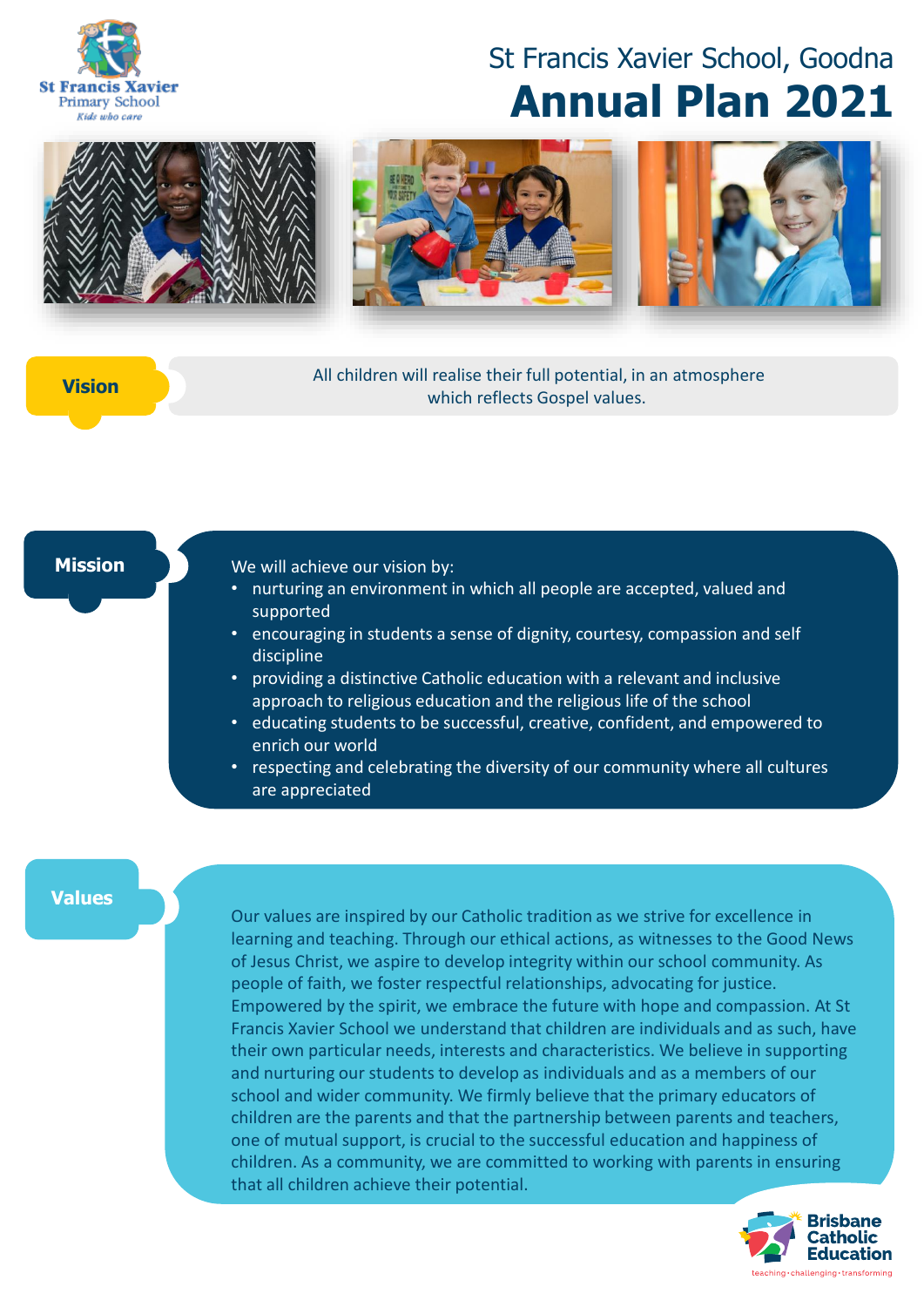# **Catholic Identity**

**Goal 1**: To embed Catholic Perspectives (RSE) in all curriculum areas

- PL relating to professional formation for staff
- Regular discussions with APRE and PLL in planning sessions to highlight catholic perspectives in all curriculum areas

**Goal 2**: Continue to strengthen the religious life of the school by reconnecting with our Mercy charism and story

- PL days to include a session on Mercy charism and story
- Induction of new staff
- Review units used in RE programs that relate to Catherine McAuley and the sisters of Mercy

**Goal 3**: Finalise our Mission and Vison statements which reflect our contemporary Catholic community

- Continuing consultation with staff and EORE
- Develop draft Mission and Vision statements
- Finalise and implement

**Goal 4**: Ensure greater rigour in the planning, teaching and assessment of religion

- Consolidate short term RE planning cycles incorporating learning progressions
- PL for teaching in development of quality assessment items

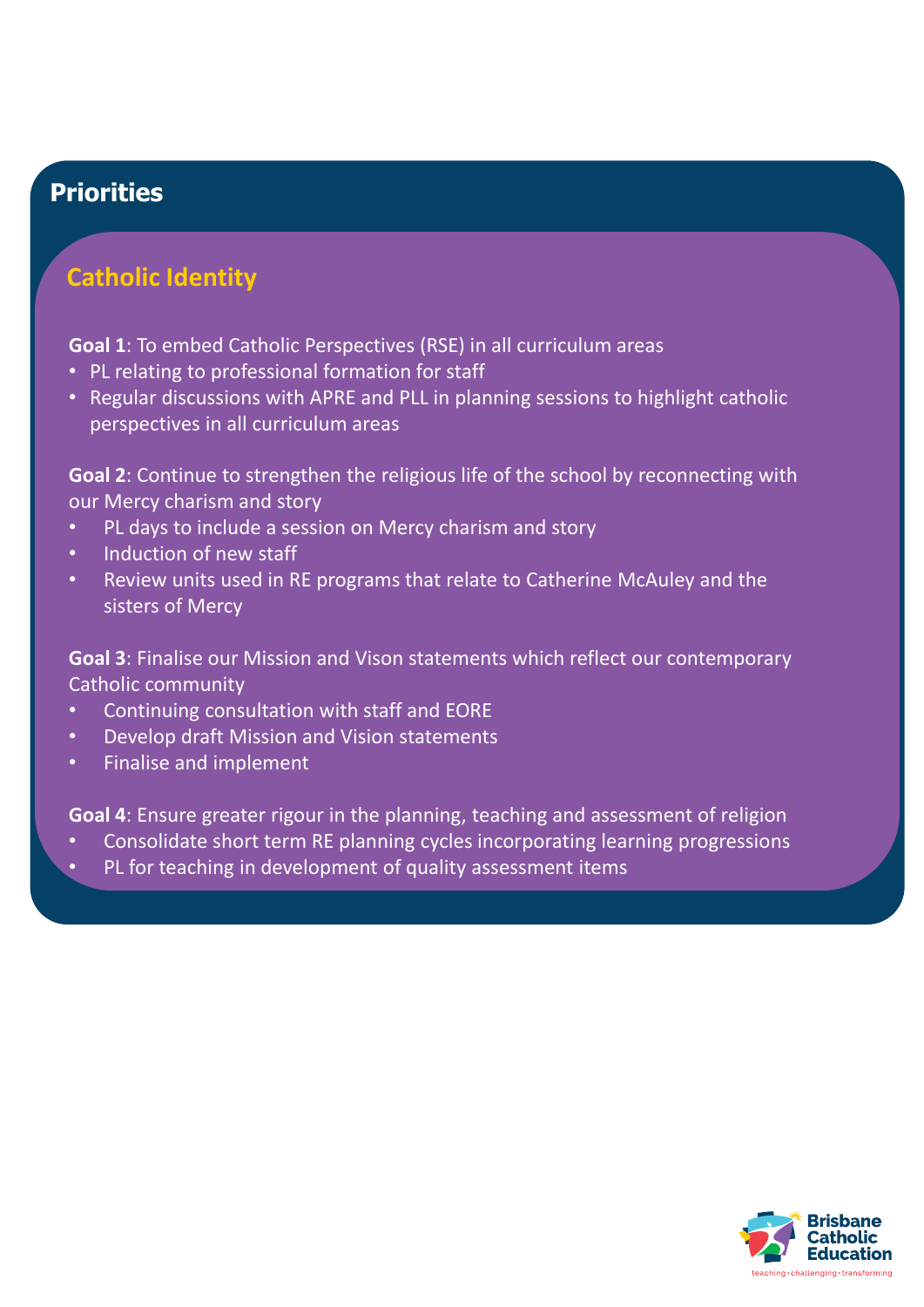# **Learning and Teaching**

Goal 1: Develop a whole school plan for curriculum delivery which is conteextualised for our local community

• To have continuing discussions with staff as to expectations that fit within the whole school plan for curriculum delivery. When mission and vision statement are progression – check that the whole school plan is in alignment

**Goal 2**: Develop a model of collaborative practice within the school to build teacher capacity, inform reflection and evaluation of practice

- Investigate further connections for engagement with similar, neighbouring school to network and collaborate
- Develop an effective model for coaching, mentoring and feedback for current teaching staff

**Goal 3**: St Francis Xavier will strengthen a culture which values student engagement and participation for full days, to achieve a level of at least 80% of students attending school 90% of the time.

- Leadership continue to follow up students absent for 3 days or longer
- Continue to highlight the importance of attendance with our parent body
- Establish connection with local community who have connections with various cultural groups
- Publish attendance data
- Include attendance on agenda for P&F and school board

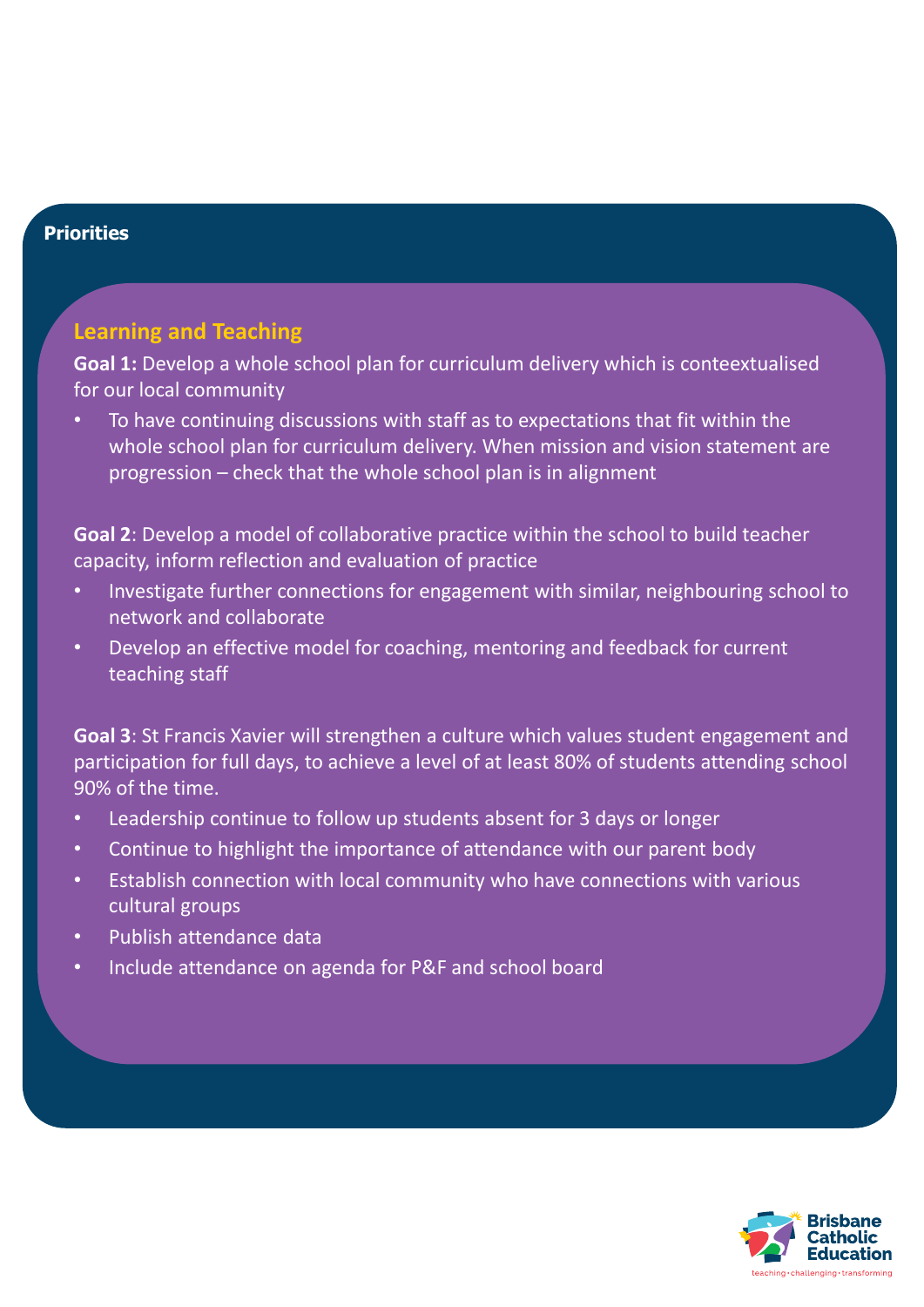# **Learning and Teaching**

**Goal 4:** By the end of 2021, students at St Francis Xavier will be demonstrating full understanding of numerical concepts for year level standards achieved through differentiation in mathematics lessons while focusing on expected and effective practices, high yield strategies and collaborative capacity building

- 70% of Year 1 students will be demonstrating full conceptual understanding in Trusting the Count Tools by end of Term 2 (mid -Year 1)
- 70% of Year 2 students will be demonstrating full conceptual understanding in Place Value Tools by the end of Year 2
- 90% of Year 3 Students will be demonstrating full conceptual understanding of Place Value Tools 2.4 by end of Term 2 (mid -Year 3)
- 80% of Year 3 students will be demonstrating full conceptual understanding of Multiplicative Thinking (3.1; 3.2; 3.3) by end of Term 2 (mid -Year 3)
- 80% of Year 4 students will be demonstrating conceptual understanding of Multiplicative Thinking Tools by end of Year 4
- 30% of Year 5 students will be demonstrating conceptual understanding in LAF Zone 5 or above by the end of Year 5
- 40% of Year 6 students will be demonstrating conceptual understanding of LAF Zone 6 or above by the end of Year 6
- Data gathering; planning from where students are at; differentiation; numeracy coach

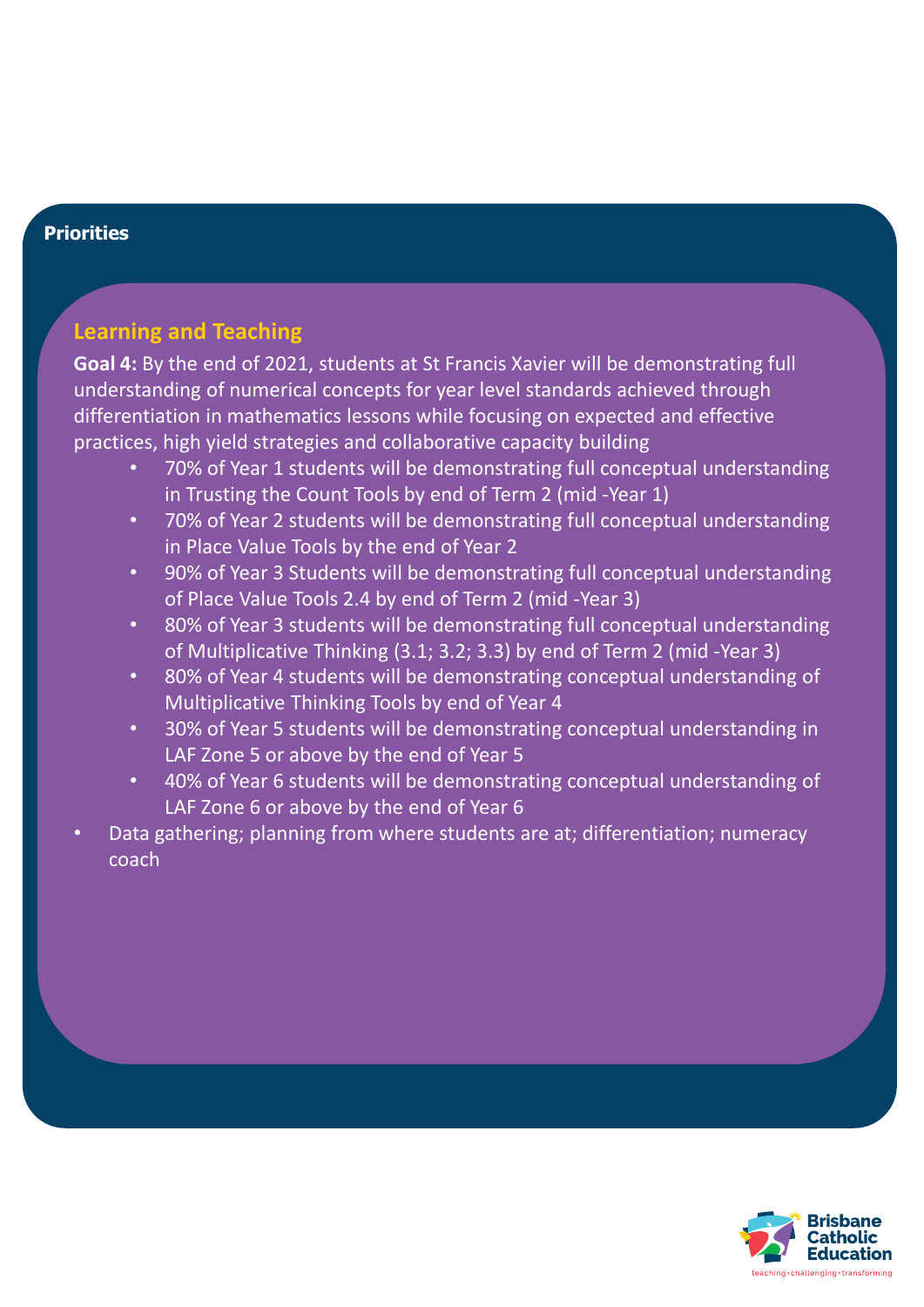# **Learning and Teaching**

**Goal 5:** PREP – YEAR 2 SFX LITERACY SMART GOAL- Literacy – English: By the end of 2021, 76% of students in the early years (P-2) at St Francis Xavier will have reached BCE PM Benchmark achieved by building teacher capacity; focusing on embedding two of the effective and expected practices - Gradual Release of Responsibility and Context Text Model

- Prep students: By the end of Term 2, 80% of students will have demonstrated Concepts about Print and Sound Letter Knowledge and are reading at PM level 1 or higher
- Prep students: By the end of Term 4 80% of students will have demonstrated a PM reading level of 5-8
- Year 1 students: By the end of Term 4 75% of students will have demonstrated a PM reading level of 14 -18
- Year 2 students: By the end of Term 4 78% of students will have demonstrated a PM reading level of 22 -26
- Short term planning cycles; triangulation of data to inform planning; differentiation

# **Goal 6**: YEAR 3 – 6 SFX LITERACY SMART GOAL- Literacy- English:

By the end of 2021, 68% of students in Year 3 – Year 6 at St Francis Xavier will have achieved a score of 20 or more in the Writing Analysis. This is to be achieved by building teacher capacity; focusing on embedding two of the effective and expected practices - Gradual Release of Responsibility and Context Text Model

- Year 3 students: By the end of Term 4, 70% of students will have achieved a score of 20 or more in the Writing Analysis
- Year 4 students: By the end of Term 4 75% of students will have will have achieved a score of 20 or more in the Writing Analysis
- Year 5 students: By the end of Term 4 75% of students will have will have achieved a score of 20 or more in the Writing Analysis
- Year 6 students: By the end of Term 4 60% of students will have will have achieved a score of 20 or more in the Writing Analysis
- Short term planning cycles; 4 C's; triangulation of data; professional learning